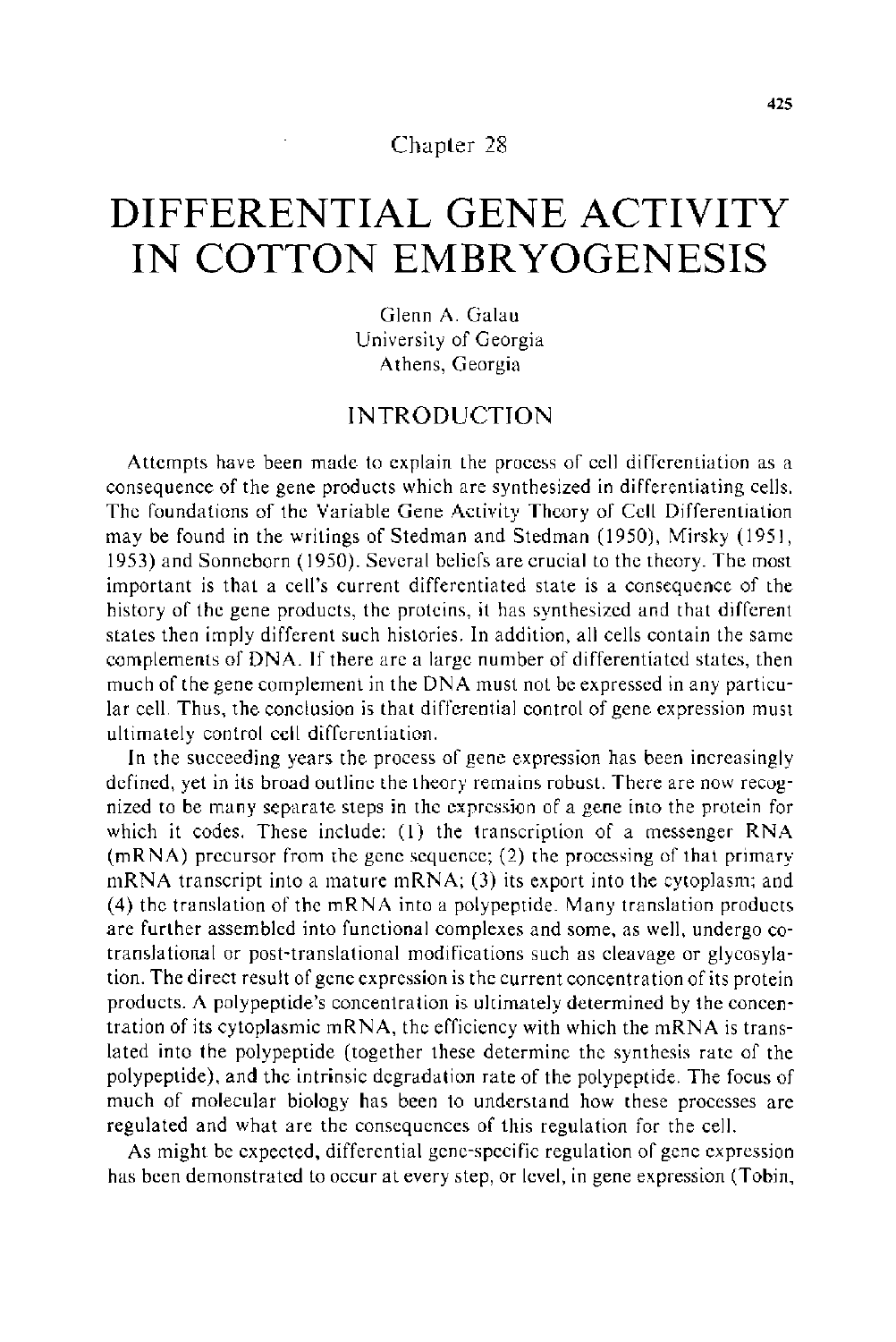1979; Davidson and Britten, 1979; Darnell, 1983). It is now clear that for any particular gene it is not possible to predict with any certainty at what level, if any, control in its expression may be exerted. Furthermore, control at more than one level may not be excluded *a priori.* Several general statements may be made, however. Although there are instances of changes in the translational efficiency of particular mRNAs (called translational level control), or changes in the processing **or** degradation rates of the polypeptide products (post-translational level control), the concentration of the polypeptide is usually intimately related to the concentration of its cytoplasmic mRNA template. The mRNA concentration in turn is determined by the rate of its entry into the cytoplasm (which is a consequence of the gene's transcription rate, the number of genes in the gene family being transcribed and the efficiency of processing and export of the transcripts) and its own intrinsic degradation rate. Here as well there are documented examples of gene-specific control being exerted at all of the levels which determine mRNA concentration, and in some cases at more than one level for a particular gene. Historically, the bias has been that the primary control of gene expression is most often probably at the transcriptional level, and, in fact, many studies with individual genes have tended to confirm this notion (Derman *eta/.,* 1981; Darnell, 1983). However, there are several experimental results which suggest that changes in the processing efficiency of constitutively synthesized primary transcripts may be the basis of differential expression of many other genes (Wold *et a!.,* 1978; Kamalay and Goldberg, 1984). So, unfortunately, it is still unclear to what extent transcriptional control is responsible for differential gene activity.

A rich mixture of stratagems, including in some cases limited rearrangement of particular DNA sequences, are used by organisms in order to 'remain in control' of their development. It is the task of those interested in differential gene expression then to render a comprehensive description of the important gene products, the cues responsible for their control, and how these cues are utilized. One hopes that these are ultimately responsible for, and not merely the reflection of, the events which drive development.

The growing cotton embryo has been used in several laboratories as a model system in which to study the control of gene activity as it relates to development. Earlier studies highlighted embryogenic events which were thought to be important for subsequent germination (lhle and Dure, 1972; Dure, 1975; Choinski *et a!.,* 1981 ). A substantial body of work has described the cotton genome and its organization and evolution (Walbot and Dure, 1976; Wilson *eta!.,* 1976; Geever, 1980), the embryo mRNA content and its polyadenylation (Harris and Dure, 1978; Galau *et a/.,* 1981) and the number of different genes being expressed as mRNAs during germination (Galau *et a!.,* 1981). This background and the continually improving techniques of molecular cloning and protein and nucleic acid analysis have allowed a fairly detailed description of global gene activity in embryogenesis. The regulation and significance of some of these events are now being pursued. This review summarizes the rationale used in these investigations, the results obtained so far and the directions likely to be used in subsequent work.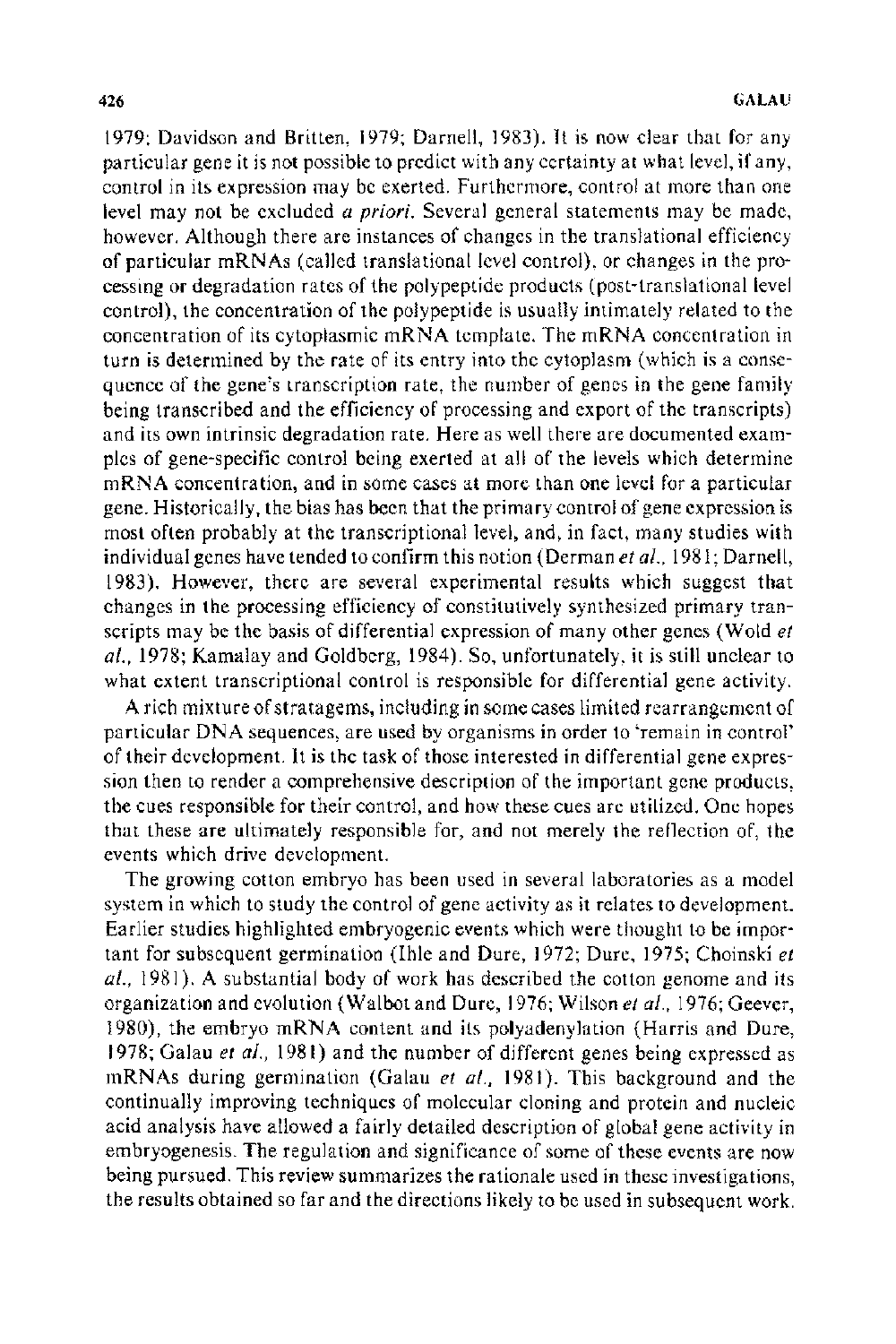# ANALYSIS OF GLOBAL GENE ACTIVITY IN EMBRYOGENESIS

The initial approach was to plead ignorance about what happens in embryogenesis and, thus, to simply look with the widest possible field of vision and the highest resolution available. The preliminary results of this descriptive phase have been collated (Dure *et al.*, 1981; Galau and Dure, 1981), but it is essentially an ongoing project, mapping the temporal aspects of different gene activities in finer detail and better accuracy as the tools are developed. Cotyledons from several stages of normal embryo development of G. *hirsutum* L. cv. Coker 201 have received the most attention. These include embryos of about 50 mg wet weight (about 27 days postanthesis [DPA]), embryos of about 100 mg weight (about 40 DPA), mature embryos (about 55 DPA) and embryos germinated 24 hours. These stages of embryogenesis correspond to cell division and maturation respectively. In addition, an experimental developmental system has been examined. It relies on the ability of excised young embryos to precociously germinate (Ihle and Dure, 1969; Choinski et al., 1981). Incubation of such embryos in abscisic acid reversibly inhibits germination (Ihle and Dure, 1970) and is thought to perhaps mimic the environment of the embryo *in ovulo* during late em bryogenesis (Davis and Addicott, 1972; Rodgers, 1980b; Choinski *et al.,* 1981).

A major analytical tool to study abundant polypeptides has been 2-dimensional polyacrylamide gel electrophoresis (O'Farrell, 1975). The protein sample is first electrophoresed in a cylindrical gel containing a pH gradient where polypeptides migrate to and stop at their isoelectric point. The gel cylinder is then mounted on a slab gel and the polypeptides electrophoresed out of the cylinder and fractionated in the slab primarily on the basis of their molecular weight in sodium dodecyl sulfate (Laemmli, 1970). Both dimensions maintain the polypeptides in their denatured state, and together are capable of resolving up to I ,000 polypeptides as individual spots. depending on the concentration distribution of the polypeptides in the sample and the methods used for their detection. Only several hundred polypeptides are usually detected in cotton embryo protein samples with this system under conditions where the highest resolution is achieved (Figure 4. an example).

This technique has been applied to the analysis of the: (I) extant polypeptides. detected by Coomassie or silver stain (Oakley *et a/.,* 1980); (2) polypeptides which become radioactive when excised embryos are incubated 3-6 hours in radioactive amino acids, detected by fluorography (Lasky and Mills, 1975); and (3) polypeptides which are synthesized *in vitro* from radioactive amino acids in the wheat germ translation system programmed with embryo RNA, again with detection by fluorography. The identity and concentration of the resolved extant polypeptides is a measure of the past and current gene activity, as outlined above. On the other hand. the radioactivity in each polypeptide synthesized *in vivo*  approximates a measure of the synthesis rate for each, since newly synthesized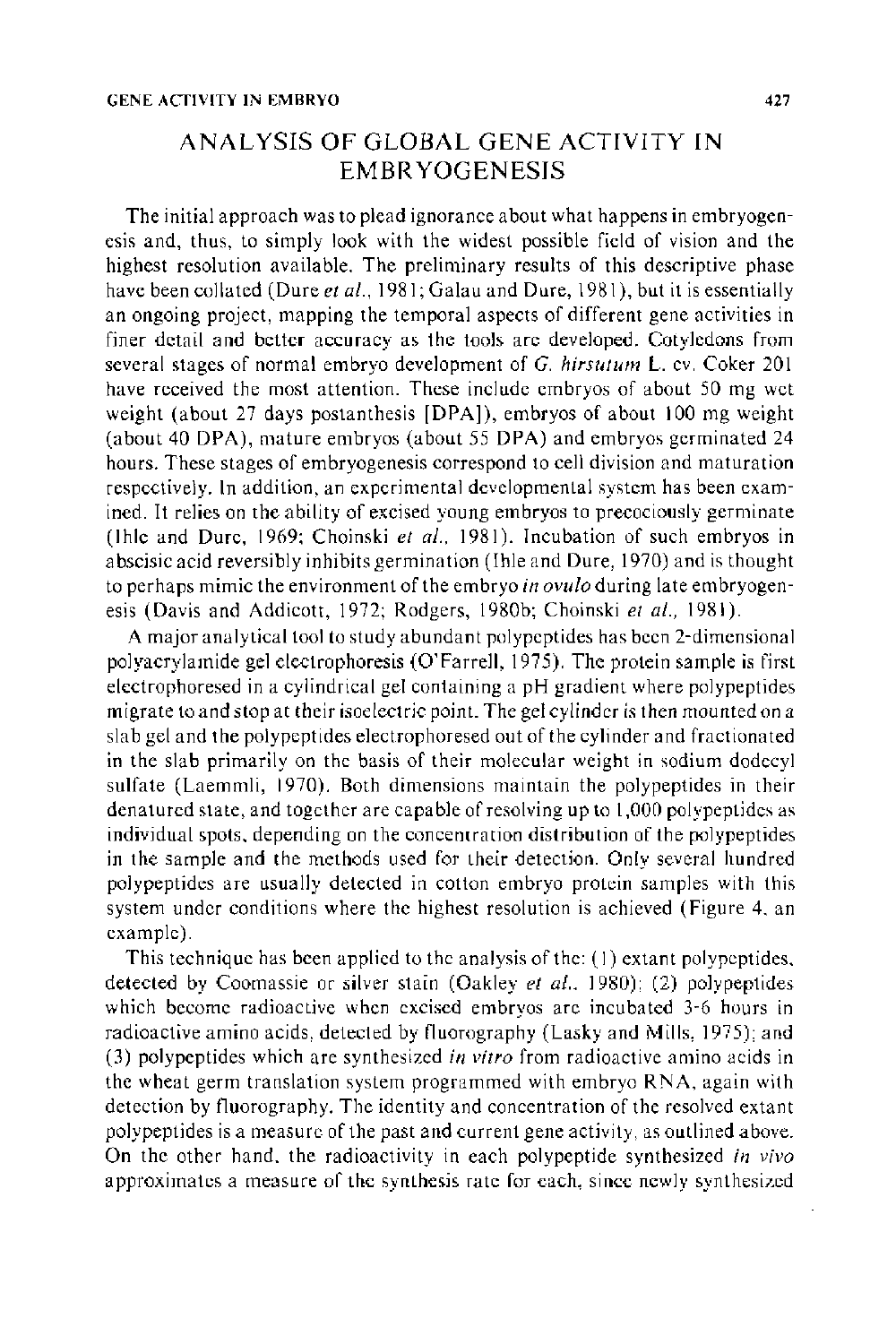radioactive polypeptides should not turn over significantly in the short incubation time in the radioisotope. In short, it is a measure of which mRN As are being translated by the embryos, and, if the translational efficiencies of all the mRN As are similar *in vivo,* the concentration of these active mRN As as well. The relative radio-specific activities of different polypeptides are a function of their relative synthesis and degradation rate constants. In the third type of analysis the identity of translatable mRNAs and their concentration are assayed directly by their translation *in vitro* and subsequent electrophoresis of their radioactive polypeptide products. In practice, shorter mRNAs appear to be preferentially translated, due to protease and nuclease activities in the preparations, and premature termination of translation may lead to artifactual spots (Dure and Galau, 1981 ). Direct comparisons of in vitro-synthesized polypeptides with those extant or synthesized *in vivo* may also be confounded if the translation products are normally processed *in vivo* to such an extent that the electrophoretic behavior is changed (as in the case of the storage proteins described below). These shortcomings are usually minor enough to allow the identification of many of the *in* vitro-synthesized polypeptides with those synthesized in *vivo.* Comparisons of the two samples can then give an estimate of the relative translational efficiencies of the mRNAs *in vivo.* This comparison asks to what extent are the available mRNAs actually being used by the embryo.

From these sorts of experiments we have no evidence for widespread genespecific translational level control of gene expression in cotton embryogenesis. To a first approximation, if the embryo mRNA is detectable by its translation *in vitro.* the embryos are found to be translating the mRNA *in vivo.* This generalization should be tempered due to the aforementioned experimental uncertainties of the *in vitro* translation system and our limited abilities to identify unambiguously the same polypeptides in different gels containing different protein samples. However, it appears that the embryo relies on modulation of its mRNA concentration rather than differential translation of its mRNAs, at least for its abundant transcripts. How it does so, by transcriptional or post-transcriptional controls, remains unknown by these methods of analysis.

It was earlier inferred from biosynthesis inhibitor studies that the synthesis of several particular mRNAs occurred in late embryos but were not utilized until early germination (Ihle and Dure, 1972; Dure, 1975). Some of these observations have not been subsequently confirmed using similar techniques and have been critized on procedural grounds (Smith *et al.,* 1974; Radin and Trelease, 1976; Choinski *eta!.,* 1981). (Sec Chapter 29 for additional discussion.) The enzymes encoded by these mRNAs are probably not abundant enough to be detectable on two dimensional gels, and their mRNAs have not been directly assayed at any stage, so these conclusions remain in doubt. The present results do suggest, however, that, at least for abundant mRNAs, synthesis of nontranslated mRNAs in embryogenesis is probably not of general occurrence.

From the analysis of these protein populations, seven major subsets of the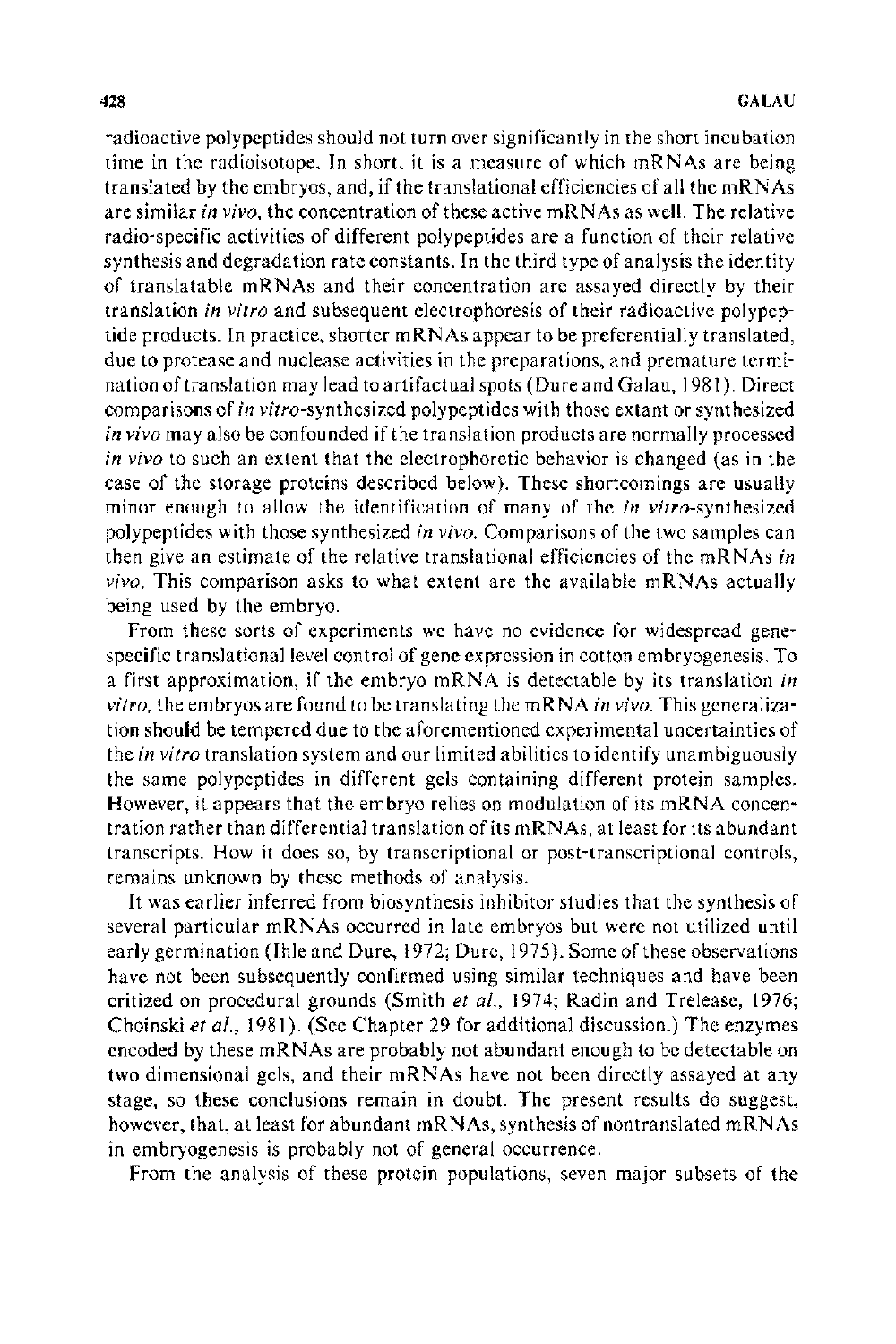embryo mRNA complement can be operationally defined by their different temporal expression. The time course of major expression is shown diagramma tically in Figure 1. Subset I has at least 36 members and is by and large constitutive



Figure 1. Representation of the time span in which the major subsets of developmentally regulated cotton mRNAs are abundant, as judged from *in vivo* and *in vitro* protein synthesis. (From Dure *et al.*, 1983b).

throughout the time period studied. At least 6 mRNA species comprise Subset 2, which is constitutive to embryogenesis only. They are found in the mRNA (by *in vitro* translation) in mature embryos, but in greatly reduced amounts at 12 hours of germination, and they fail to be detectably translated *in vivo* during the first 6 hours of germination. Thus, these mRNAs must be rapidly degraded in the first hours of germination. Subset 3 is unique to small embryos, the member mRNAs are no longer detected in embryos of about 40 mg wet weight. The major storage proteins and at least four soluble polypeptides make up Subset 4. Their mRNAs are abundant during most of embryogenesis, but not so during desiccation and germination. The mRNAs of Subset 5 and 6 both increase to detectable levels in embryos of about 100 mg wet weight. More than 14 polypeptides comprise Subset 5. Like those of Subset 2, their mRNAs are detectable in the mature seed but are degraded rapidly in the first hours of germination. Subset 6 mRNAs contain at least 5 species and are additionally present throughout early germination. Finally, there are several germination-specific mRNAs in Subset 7 which are quite abundant by 24 hours of germination.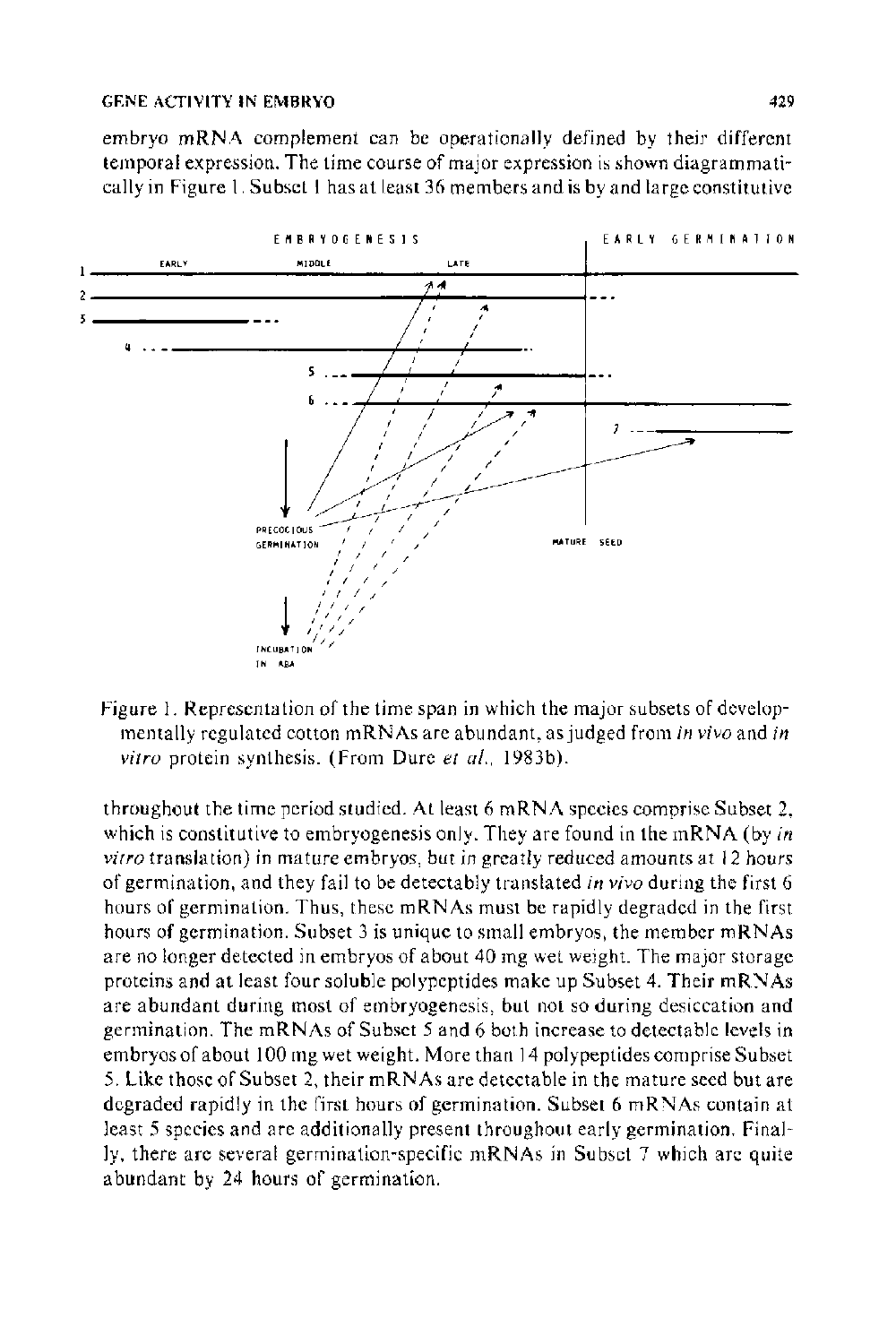Looking at the polypeptides and mRNAs in excised young embryos by the same techniques has been very illuminating as regards the possible cues which are responsible for the modulation in mRNA concentrations seen in normal embryogenesis. Whether precocious germination proceeds or is arrested by abscisic acid, excision appears to specifically reduce the mRNA concentrations of Subset 4 members and to induce Subset 6 member mRNAs. In addition, under conditions leading to precocious germination, Subset 2 mRNAs disappear and Subset 7 mRNAs accumulate. By this analysis of gene activity, such excised embryos completely bypass late embryogenesis and maturation. They never synthesize Subset 5 mRNAs in their development. Alternative incubation of excised embryos in abscisic acid produces quite another result. Only the mRNAs of Subset 5 are specifically modulated, increasing to very high levels. The observed induction of Subset 6 mRNAs and the decline in Subset 4 mRNAs occur just as they do in precociously germinating embryos. Subset 2 is maintained in abscisic acid, just as in normal late embryogenesis. Under these conditions the embryo appears to bypass much of its normal intermediate growth and proceeds directly to a late maturation stage and reversible dormancy. These observations of the excised embryo system have suggested that Subset 4 is maternally maintained, Subset 6 is maternally repressed and Subsets 2 and 7 are germination repressed and germination induced, respectively. The expression of Subset 5 mRNAs appears to be abscisic acid induced. These tentative designations, of course, are derived primarily from an experimental system and may not necessarily relate to the control of expression in normal embryogenesis. The experimental system does, however, allow manipulation of the expression of several mRNA subsets and should prove useful in further evaluating the control of normal expression.

Although providing a detailed picture of fundamental changes in gene expression, the foregoing experiments only looked at abundant polypeptides and their mRNAs. Furthermore, they were limited to those abundant polypeptides with isoelectric points between pH 4.2 and 8.2 and which, in addition, could be identified reliably in the series of gels containing different protein samples. A further study (Galau and Dure, 1981) was thus conducted using a technique which followed the changes in concentration of these and most of the other 25,000-30,000 different gene transcripts which are present during this time period. This involved the molecular hybridization of polyadenylated mRNAs, isolated from each of the principle stages of normal development, with complementary DNA (eDNA) synthesized from these mRNAs in *vitro.* The extent and rate of hybridization of the cDN As with their parental mRNA populations can be used to calculate the number of different mRNA sequences and their abundance in the populations (Bishop *et al.,* 1974). By additionally hybridizing each eDNA population with the other stage RNAs (Ryffel and McCarthy, 1975; Levy and McCarthy, 1975) the abundance of many groups of mRNAs could be followed throughout development. While this study used for technical reasons only the polyadenylated mRNAs, an earlier study (Galau *eta!.,* 1981) demonstrated that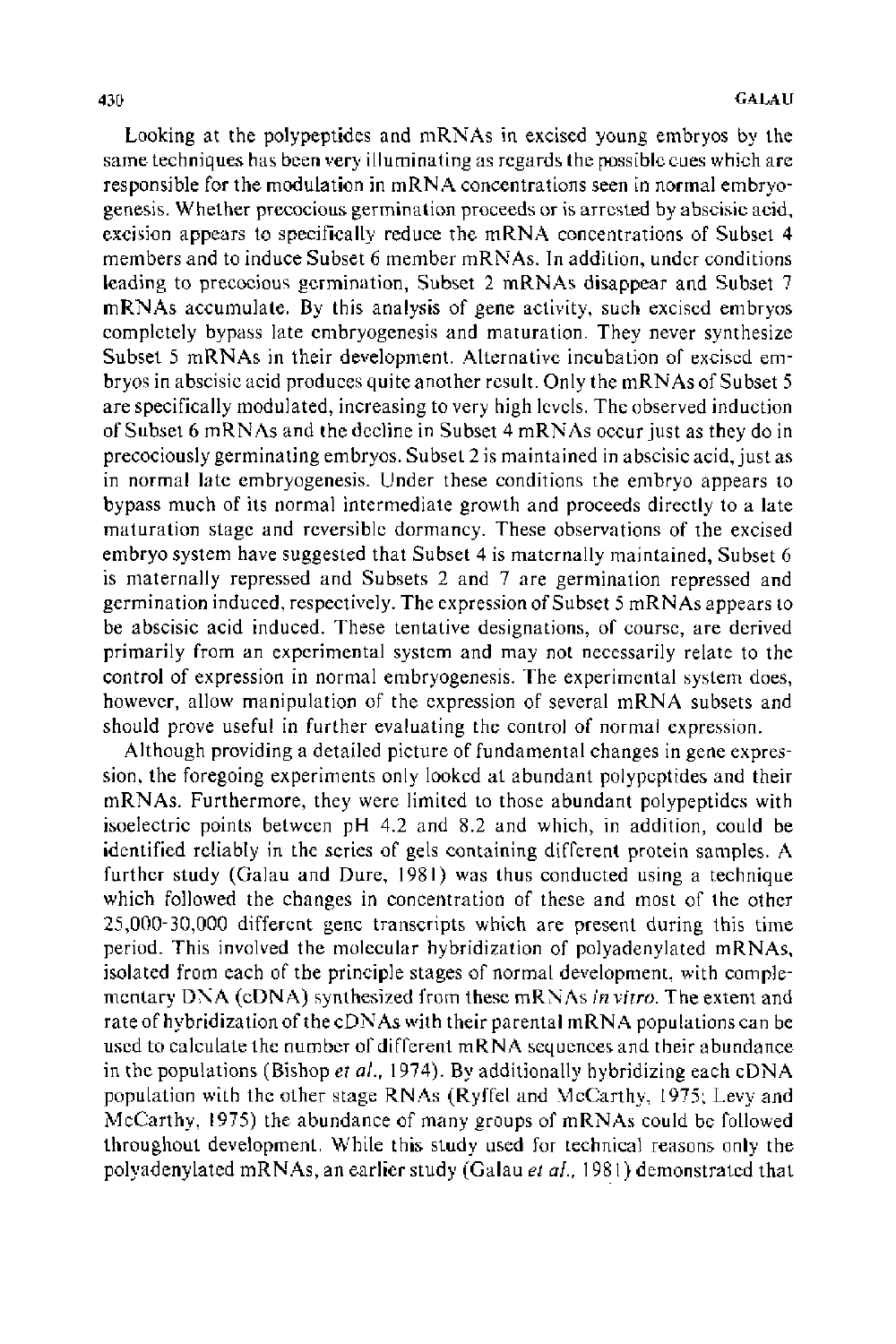

figure 2. Changes in the concentration of major mRNA subsets with development as judged by cDNA-mRNA hybridization. The mRNA abundance classes are indicated by the circles. The number within each circle is the total number of different mRNA sequences calculared to be in each class. The change in concentration of individual groups of mRNAs are indicated by the arrows, with the associated numbers of different mRNA sequences in each group. The abundance component and (in parenthesis) the approximate percent of the total mRNA mass each sequence comprises is 1(30%), 2(4%), 3(0.4%), 4(0.02%), 5(0.002%) and 6(0.0004%). (from Galau and Dure, 1981).

polyadenylated mRNAs would be representative of all mRNA sequences, since all the sequences present in the total mRNA population are shared in the polyadenylated subset at about the same relative concentration.

A summary of the results of these studies is shown in Figure 2. At each of the three developmental stages studied in detail the frequency distribution of the individual mRNA sequences in the population is shown diagrammatically. Circles represent the different mRNAs which together comprise an abundance group, each of the different mRNA sequences in a group having about the same concentration. The numbers inside each circle indicate the number of different mRNA species in each. For example, the most abundant mRNA is detected in young embryos where it makes up 30 percent of the total mRNA, whereas the thousands of individual mRNA species in abundance component 5 each make up about 0.002 percent of the total mRNA mass. The arrows trace the detected change in concentration of particular groups of mRNAs during development and again their associated numbers indicate the number of different mRNAs in each group. For instance, the most abundant mRNA in component l in young embryos, the storage protein mRNA (see below), changes in concentration about I 000-fold during desiccation to form the mature embryo but changes very little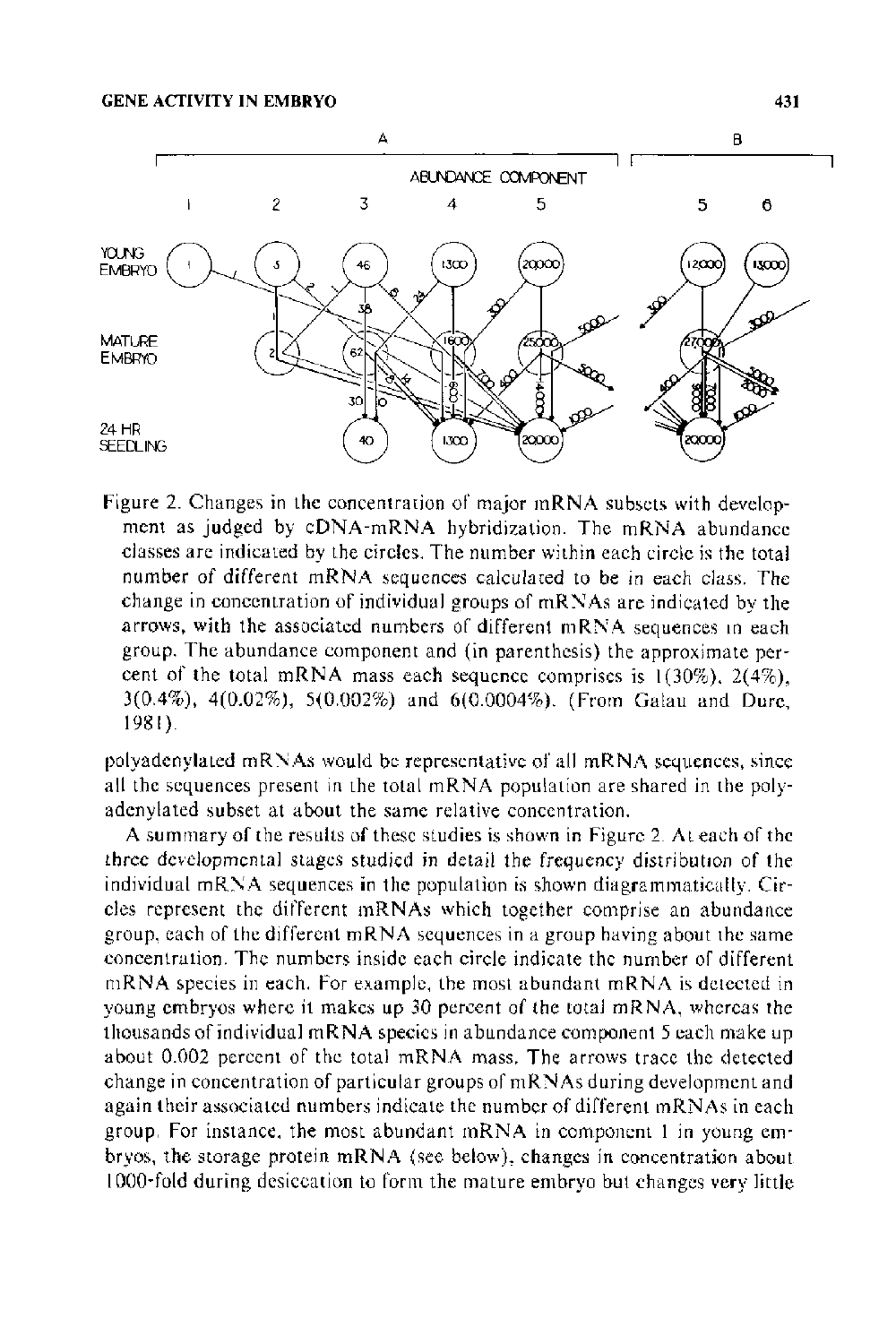in concentration during early germination. The data were not sufficient to distinguish very well the number and concentration changes of the mRNAs in component 5. An alternative model, consistent with the data, is presented for component 5 in Panel B of the Figure.

This approach provided a very detailed picture of large scale changes in many thousands of different gene transcripts during the latter half of embryogenesis and in early germination. At least 17 groups of mRNAs were detected, based on their absolute abundance and the change in their abundance with time. If groups which share the same pattern of change (regardless of absolute abundance) are lumped together, then still at least 11 such subsets are detected. Two intermediate developmental stages (110 mg embryos and 12 hour seedlings) were also examined in less detail, but showed that the modulation is even more complex than indicated in Figure 2. Sequences in abundance components I, 2 and 3 should have been detected in the two dimensional gel electrophoresis of the proteins in the first study (Dure *et al.*, 1981), and, in fact, the same subsets and the numbers of mRNAs in each were detected here as was predicted from that study. In addition to confirming by another technique the results of the protein analysis, the hybridization studies showed that gene specific changes in concentration occur in the less abundant mRNAs as well. Thus, it appears that there are several independent events, including developmental cues, which modulate the level of particular mRNAs. The hybridization studies did not address the question of whether or not these transcripts were actually being used in embryogenesis, though it is known that at least some of these sequences are on polysomes at 24 hr of germination (Galau *eta!.,* 1981).

The events in cotton are similar to those seen in soybean embryogenesis (Goldberg *et a!.,* 1981a). In fact, the number of cotton genes expressed and their modulation in concentration is not unusual when compared with gene expression in other plants (tabulated in Galau and Dure, 1981) and animals (reviewed by Lewin, 1980).

Faced with such an enormous complexity of developmental changes in gene expression, we have concentrated on a further analysis of the regulation of the mRNAs in several of the abundant subsets which were detected by protein electrophoresis and cDNA-mRNA hybridization. Hopefully, defining their regulation will be of importance in understanding gene expression in general and the larger events which occur in embryogenesis. It is expected that if the different members of each subset are in fact coordinately regulated, then these genes will share control sequences for their common regulation, be it for transcriptional or post-transcriptional regulation. These should be common to all members of the co-regulated set and found only in these members (Davidson and Britten, 1979; Davidson *et al.*, 1983). The current aims are then to isolate recombinant DNA probes for these mRNAs and to use them to define more accurately those genes which are indeed coordinately regulated. These probes will be used to isolate the genes, with subsequent sequencing to deduce putative control regions according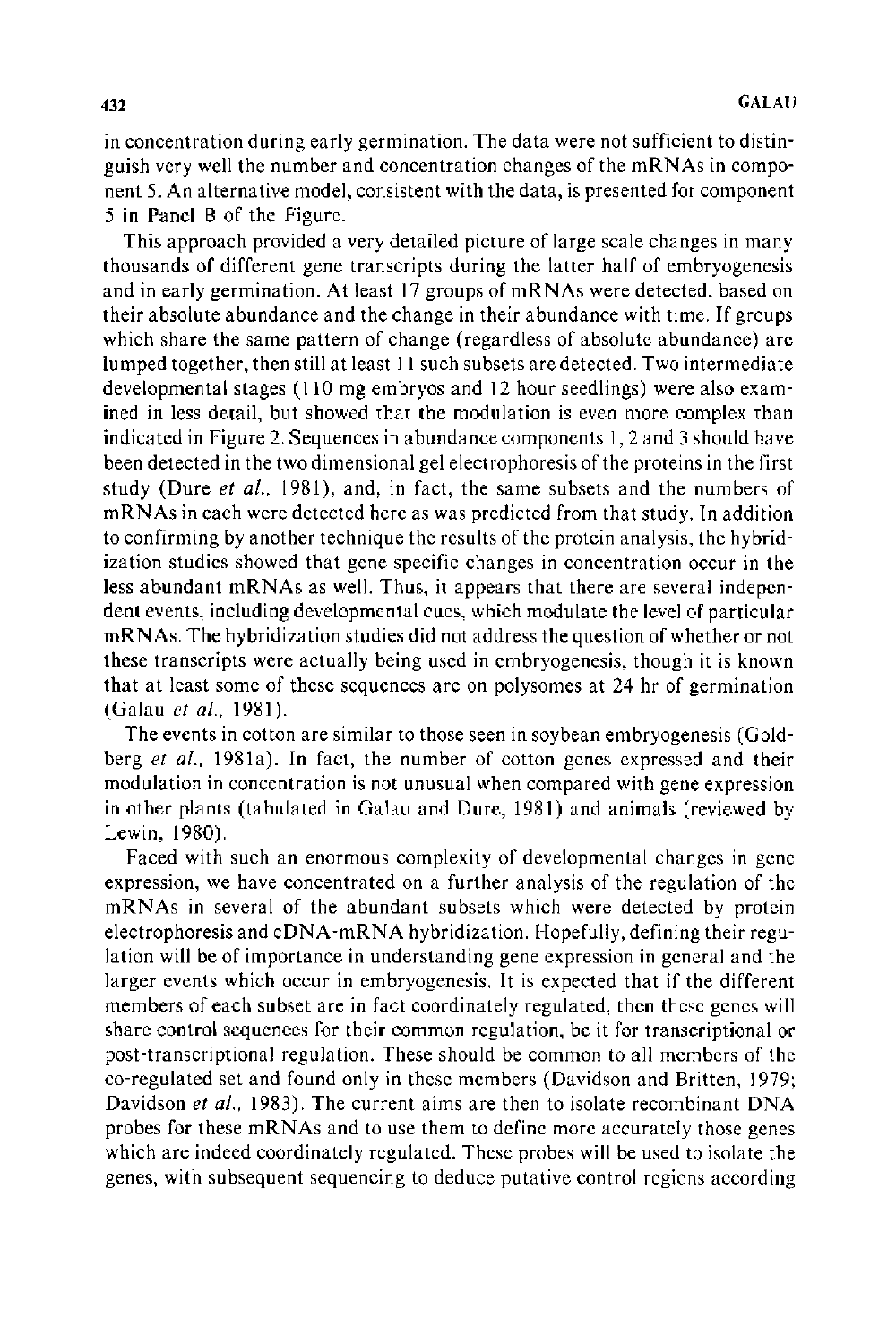to this logic. Complementary work is geared towards understanding what signals regulate their expression and defining the function of these genes.

#### STORAGE PROTEIN mRNAs

The major high molecular weight storage protein polypeptides comprise about 30 percent of the mature embryo protein and also account for a bout 30 percent of the protein synthesis during much of the growth phase of embryogenesis. They were, thus, a tempting target for further study. The physical characteristics and biosynthesis of these storage protein polypeptides have been described (Dure and Chlan, 1981; Dure and Galau, 1981). Two major molecular weight (denatured) forms of 48 and 52 kd, each comprised of between 5 and 7 isoelectric variants, are observed in the mature embryo. There are in addition a large number of smaller, protein body-associated polypeptides (Chapter 27). The polypeptide composition of several of the native storage protein complexes have been examined (Cherry and Leffer, 1984). A similar set of 39, 67 and 70 kd polypeptides are observed during embryogenesis (Dure and Galau, 1981) but not in the mature embryo. Several techniques were used to work out the biosynthesis of these proteins, including exposure of excised embryos to radioactive amino acids and *in vitro*  translation of the embryo mRNAs, both of which were followed by one and 2 dimensional gel electrophoresis. As tools to identify related polypeptides. polyclonal antibodies were made against each of the two maJor mature molecular weight forms, and a stain for carbohydrate was used to identify glycosylated proteins *in situ* after gel electrophoresis. The combination of techniques led to a suggested processing scheme presented in Dure and Galau ( 1981 ). The mature 52 kd protein is initially synthesized as a preproprotein, most likely the 60 kd form. It is presumed to co-translationally lose a signal peptide used to target the product for the endoplasmic reticulum (reviewed by Silhavy *et al.*, 1980), and at some time it is glycosylated to yield a 70 kd intermediate proprotein. This is then slowly cleaved to yield the glycosylated 52 kd mature protein plus smaller polypeptides. The rate of cleavage is very slow, such that the 70 kd proprotein is easily detectable in embryogenesis as a stainable protein. The 48 kd mature protein is likewise synthesized as a preproprotein, most likely the 69 kd form. It loses a signal peptide to yield a 67 kd proprotein and is then rapidly cleaved to form the 48 kd mature species plus smaller polypeptides. Although not worked out in *Gossypium,* the sites of processing are presumed to be the endoplasmic reticulum and protein bodies, as have been described for other storage proteins (Chnspeels *et al.,* 1982; Bollini *et a!.,* 1983). All protein species of 48, 52, 60, 67, 69 and 70 kd arc seen nearly equally well by antibodies made against either of the two mature 48 and 50 kd forms. In addition, the amino acid composition of the two mature forms are very similar, if not identical. Thus, they appear to be very clearly related at the amino acid sequence level.

The total number of genes coding for each of these sets of proteins is still not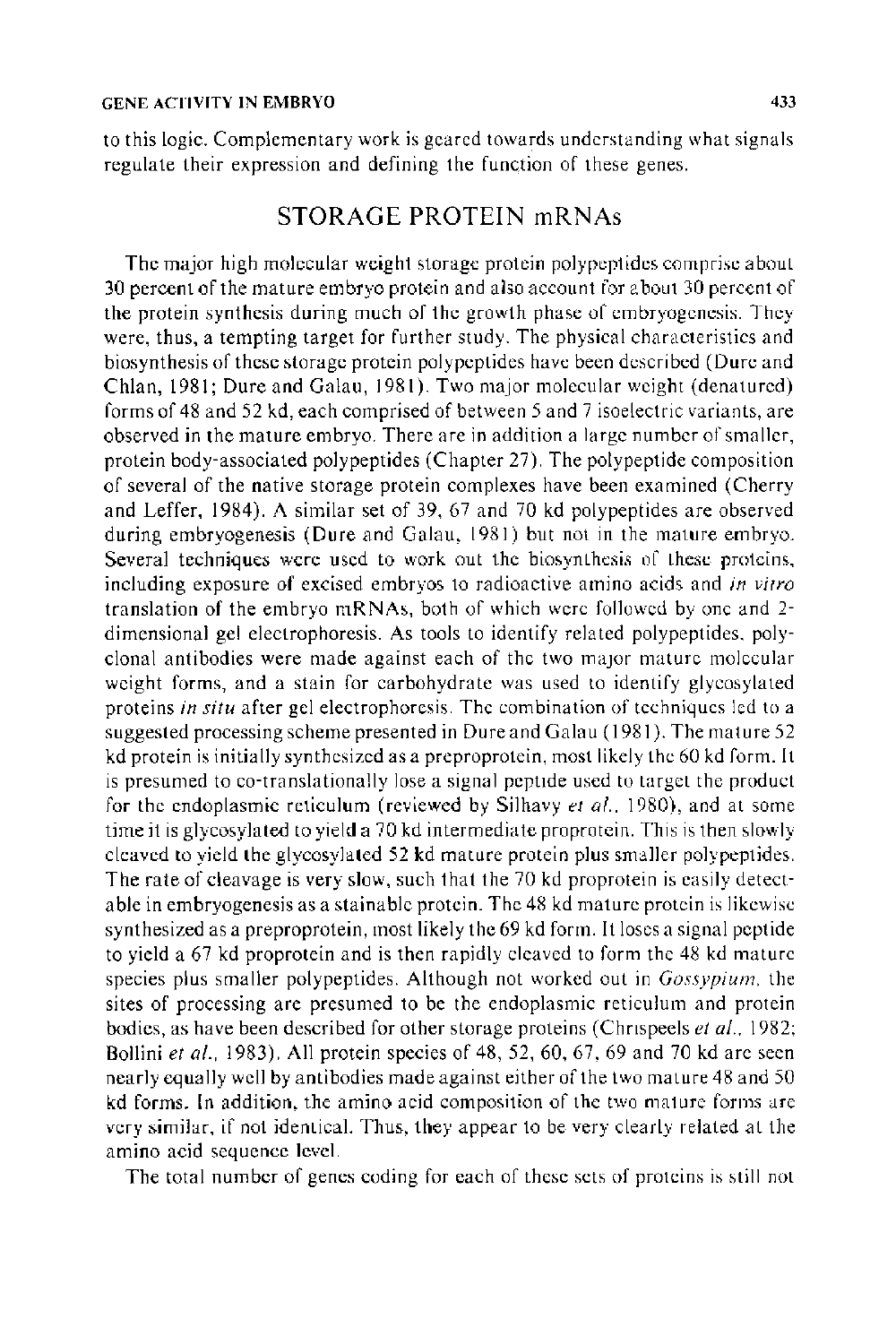directly known. One difficulty has been the inability to resolve in the first isofocusing dimension the in vitro-synthesized 60 and 69 kd preproproteins in order to detect the number of their isoelectric variants. Judging from the number of variants seen in the proprotein intermediates, however, a minimum of about 3 and 6 genes are believed to code for the 48 and 52 kd, species respectively. The unsupported assumption here is that each isoelectric variant is encoded by a single gene. This need not be the case at all, depending on the conservation of amino acid sequence, minor post-translational modifications, and the extent of artifactual protein modification in the separation techniques. In this as well as many other respects, the cotton storage proteins exhibit many of the features seen in other seed storage proteins (Brown *et a/.,* 1982; Chlan and Dure, 1983).

A variety of observations suggested that the mRNAs for the storage proteins are highly regulated and that the expression of both of the molecular weight sets are highly coordinated. Thus, isolation of these genes would provide a collection of several functionally similar genes sharing the same control sequences, especially if they are a large multigene family dispersed throughout the genome such that each gene is transcribed independently of the others. Towards this end recombinant DNA clones containing young embryo cDNAs were made and screened for those which contained storage protein mRNA sequences (Galau *et al.,* 1983). As predicted, about 35 percent of the eDNA clones were complementary with very abundant young embryo-specific mRNAs. These turned out to code for the storage proteins. Confirmation of their identity entailed hybridization of the cloned cDNAs to the appropriately sized abundant mRNAs (60 kd and 69 kd preproproteins are synthesized from 1.9 and 2.2 kb mRNAs, respectively) and the ability of these cloned DNAs to hybridize with mRNAs, which subsequently are translatable *in vitro* into the 60 kd and 69 kd preproproteins. Surprisingly, three different mRNA sequences were discovered to code for storage proteins, not just two as had been surmised (Figure 3). The 69 kd preproprotein is encoded in a single sequence as presumed. The genes containing this sequence are probably divergent in about 15 percent of their nucleotide sequence in their mRNA transcripts. What was unexpected was that not one but two sequences encode the 60 kd preproprotein. They show very little homology with each other, but the genes within each sequence group seem to have diverged very little. Although at the protein level the 60 and 69 kd preproproteins are clearly related by antibody tests, no homologies at the nucleotide level are evident from DNA-mRNA hybridization studies.

Representative full length eDNA sequences for each of the three subfamilies have now been sequenced (Dure and Chlan, 1985) in order to deduce their amino acid sequences and their relatedness at the nucleotide level. Putative glycosylation and cleavage sites have been identified by homology with known functional sites in other proteins. If these are functional in *Gossypium,* then these data strongly suggest that both 52 kd and 48 kd mature proteins are products of the 69 kd preproprotein family. They differ principally by the presence or absence of the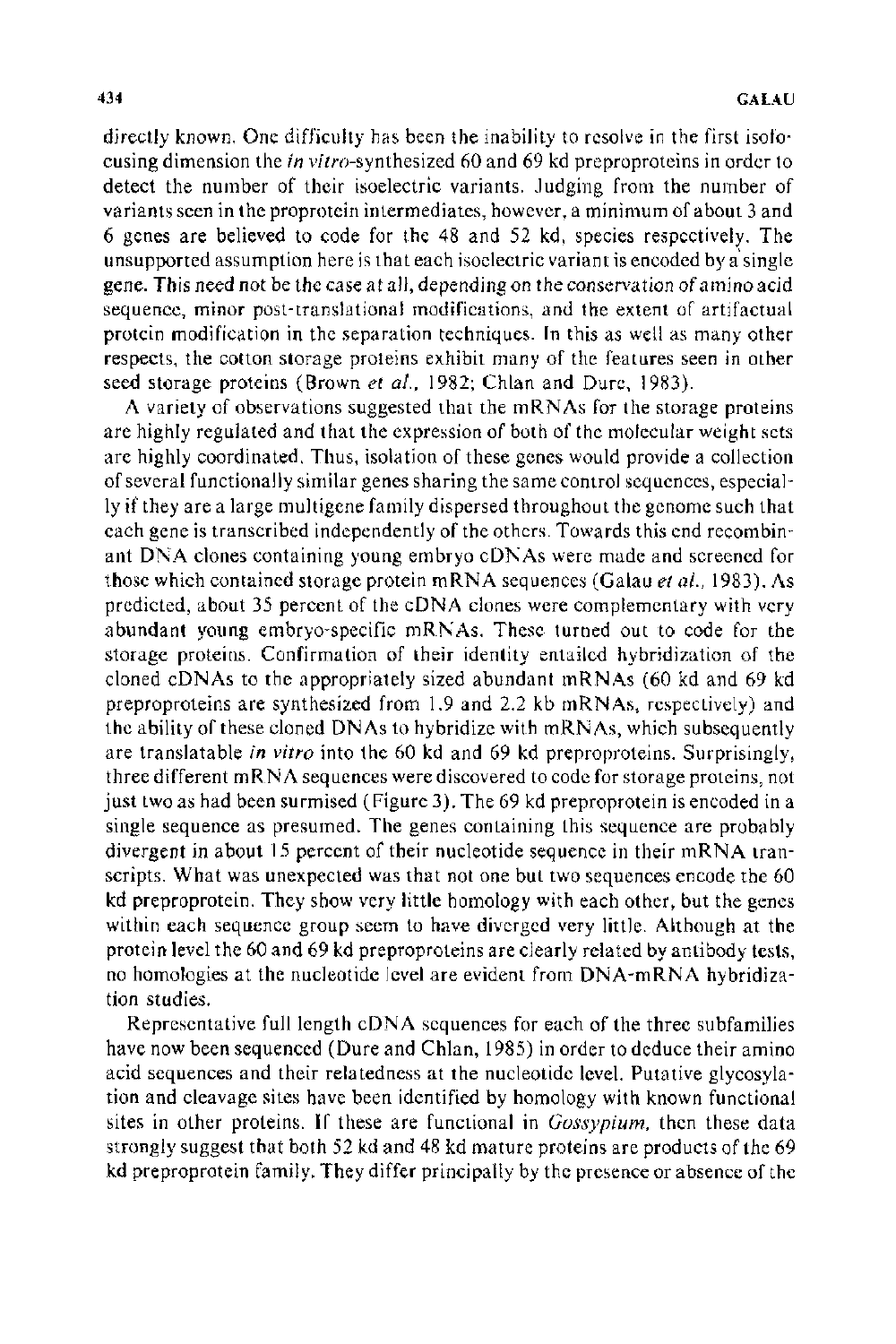

Figure 3. Biosynthesis of the major cotton storage proteins (after Dure and Chlan, 1985). The postulated pathway is based on sequences of representative eDNA clones, assuming the observed glycosylation and cleavage sites are functional. The numbers next to each protein species are their sizes, in kd, deduced from their nucleotide sequences. (A, preproproteins; B, proproteins; C, mature proteins).

glycosylation site. All three classes of preproprotein have several potential cleavage sites, suggesting that all of the many insoluble species, which together comprise 60 percent of the mature seed protein (Dure and Chlan, 1981), arise from these three families of transcripts.

The cDNAs are also being used to isolate the genes from *G. hirsutum* (Kamalay and Dure, unpublished) to discover any putative controlling sequences. In the meantime we have examined seed protein from the two  $\Lambda$  genome diploids and of five of the D genome diploids by 2-dimensional gel electrophoresis (Hughes and Galau, unpublished) using *G. hirsutum* seed proteins as internal molecular weight markers (Hughes and Galau, 1984). All species so far looked at have both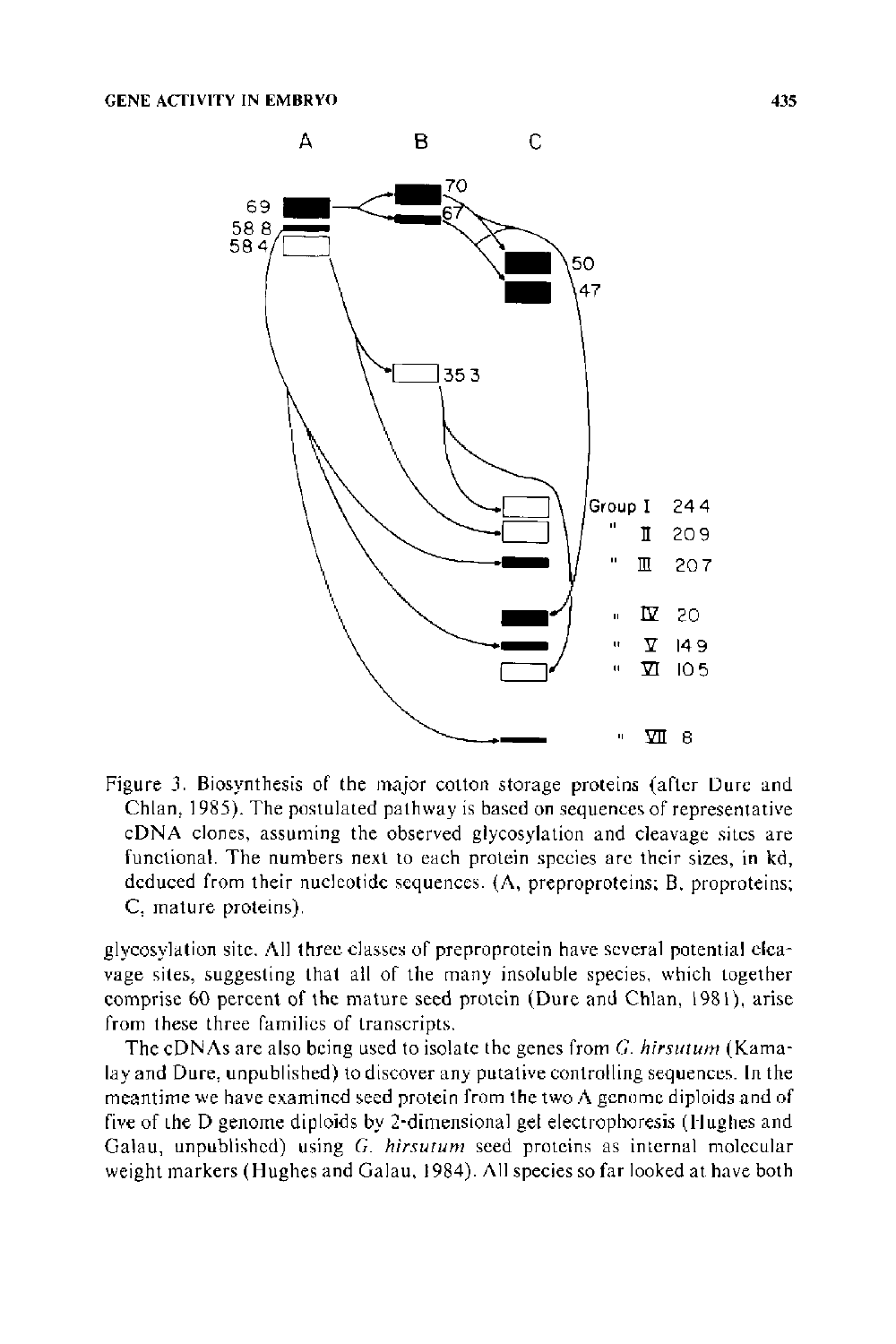major molecular weight forms with sizes identical to those in G. *hirsuturn.*  Furthermore, the 48 kd protein set in all species appears to be very similar in the number of polypeptide species and in their isoelectric points. However, the A genome species synthesize only the alkaline members of the G. *hirsuturn* 52 kd set while the D genome species synthesize only the acidic members. Thus, it would seem that the genus will provide genes of sufficient divergence so that sequences of regulatory importance (those expected to change very little) may be deduced by simple comparative analysis of the same gene in several selected species.

The expression of mRNAs for each of the three sets have been examined in detail (Dure *et al.*, 1983a; Galau, unpublished) by quantitative hybridization with the cloned eDNA sequences. At the stage of maximum expression, the mRN As for the 69 kd preproproteins and one of the two 60 kd preproprotein sets are each about 15 percent of the total mRNA, while the mRNAs for the second 60 kd preproprotein set are only about 5 percent of the total mRNA. This difference in expression of the two 60 kd preproprotein sets may reflect different gene numbers or differences in the efficiency of gene expression. All three sets of genes appear to be coordinately regulated since the concentration of all three mRNA sequences change in parallel during normal development, from about 5 percent of maximum at 5 mg wet weight, with an abrupt decline to about 0.2 percent of maximum during desiccation and a small further decline during the first day of germination. They remain at about that level throughout several days of germination, and it would seem likely, though not proven yet, that these sequences must be resynthesized during germination. It is not yet known if these mRNAs are functional during germination; they are, however, the appropriate size for mature transcripts. A similar situation occurs with soybean storage protein mRNAs (and other very abundant embryo mRNA sequences) throughout a period of several weeks after germination (Goldberg *et al.*, 1981b). Since there should be no functional requirement for storage protein synthesis in embryogenesis, it seems strange that expression may not be completely repressed. One could argue that in a tissue destined for senescence, there would be no need for such a fine control. Alternatively, continued expression at 10·3 of the maximum level might be a necessary consequence of the control mechanisms necessary for very high, yet modulatable, expression at other times. Knowing the level of transcripts in adult tissues would be illuminating in this respect. In soybean, similar sequences are not detectable in leaves (Goldberg et al., 1981b). Thus, it may be that once turned on in the cells of the embryo it is impossible to completely turn such genes off.

## LATE EMBRYO-ABUNDANT (SUBSET 5) mRNAs

Recombinant DNAs containing cDNAs complementary to other subset mRNAs have been isolated as well (Galau and Dure, unpublished) and are now being studied. A major focus in our laboratory is the regulation of Subset 5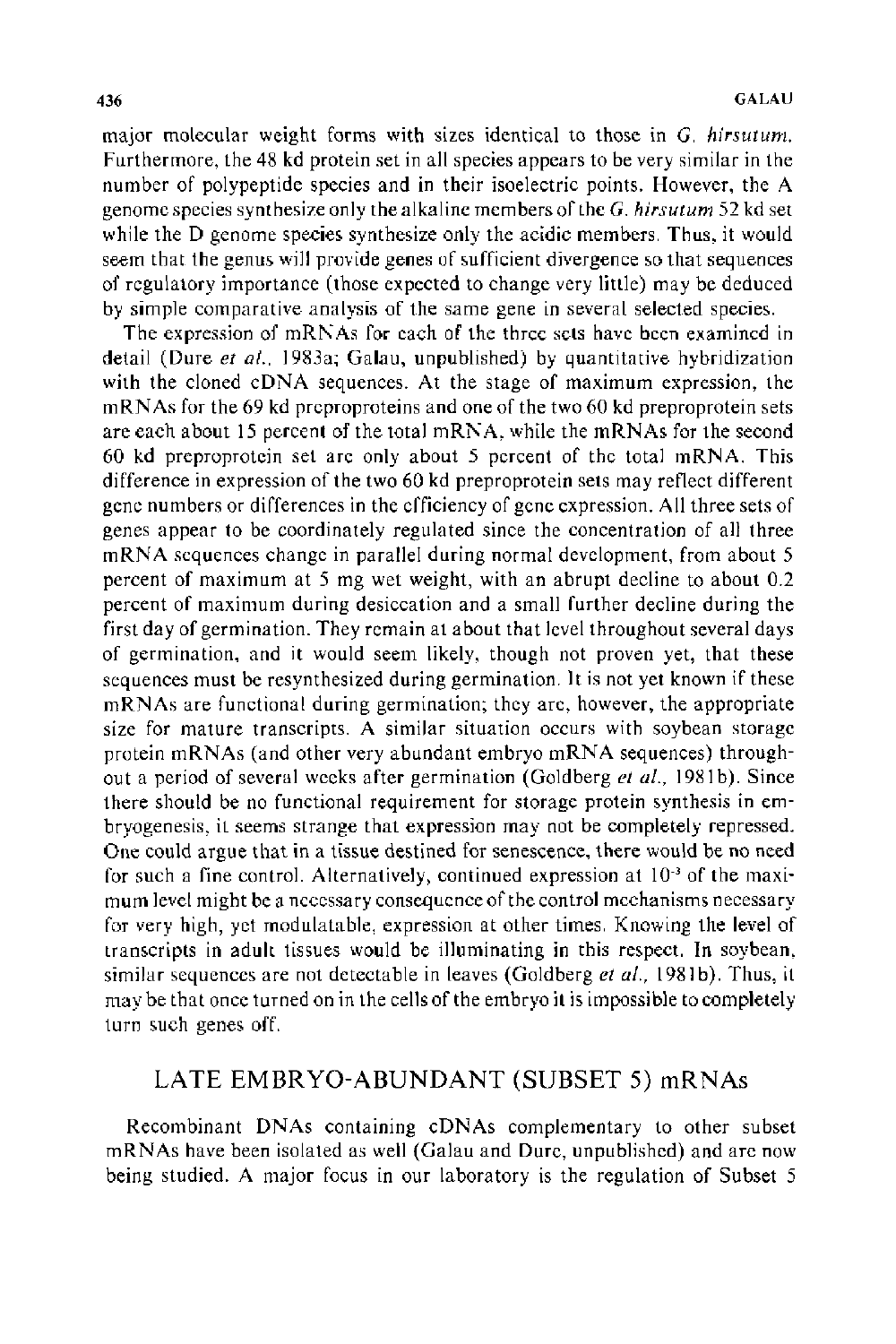#### GENE ACfiVITY IN EMBRYO 437

mRNAs which are normally very high in concentration only in late embryogenesis. Apparently these are the only abundant mRNAs which are specifically modulated by absicic acid in the excised young embryo system. It is hoped that analysis of these polypeptides and of their expression will speak to the proposition that the growth regula tor plays a role in late embryogenesis in preventing vivipary (for reviews see Walton, 1980, 1981: Black, 1980, 1981; Khan. 1980, 1981; King, 1982).

The proteins themselves are highly soluble, not post-translationally processed *in vivo,* and fairly abundant in the mature embryo. Fifteen different cloned mRNA sequences have been identified so far as being late embryo-specific. The polypeptides they encode have been identified for 10 of these sequences (Figure 4). Eight of the cloned sequences hybridize with mRNAs that code for 2 to 6



Figure 4. Late embryo-abundant (Subset 5) proteins encoded by individual cloned eDNA sequence groups. Shown are the *in vitro* translation products of mature embryo mRNA separated by two dimensional gel electrophoresis. The linked circles enclose all the polypeptides whose mRNAs hybridize with a single eDNA clone (Galau and Dure, unpublished).

different polypeptides detected on two-dimensional gels of *in* vitro-synthesized protein. Thus, each of these sequences are probably transcribed from a small multigene family. Most of them had previously been identified as Subset 5 products in the earlier global study (Dure et al., 1981). Some escaped identification but can now be seen to be late embryo-specific and inducible in the excised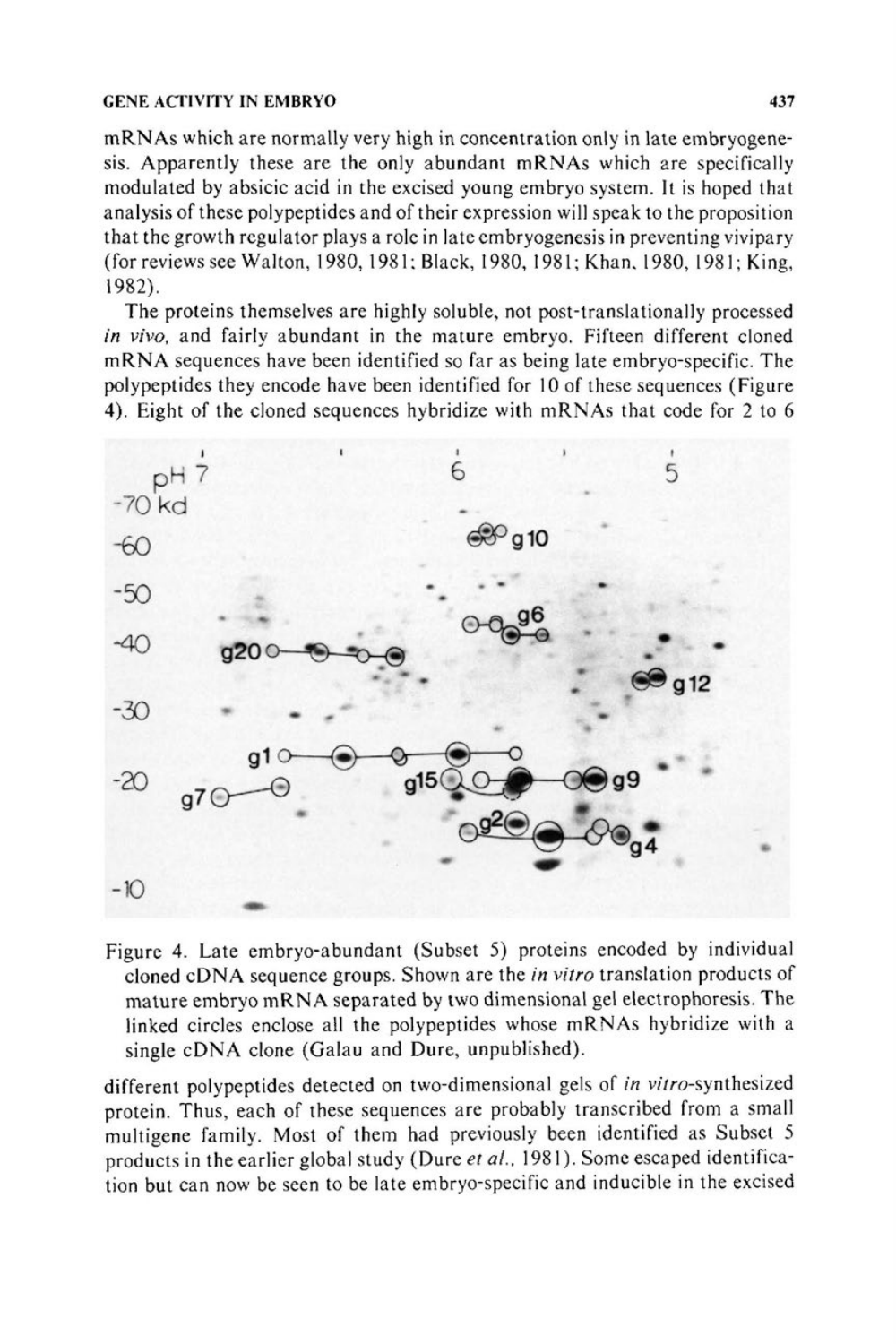embryo system. Some of these mRNA sequences show distant homologies with each other, even though they encode significantly different sized polypeptides (groups 2 and 4; groups 6, 7 and 10 in Figure 4), suggesting that there is a functional relationship in the coding or noncoding regions of these mRNAs. Preliminary analysis of the seed protein in the diploid species, mentioned above, indicates that the multigene family in the allotetraploid is based in part on two smaller multigene families, one present in each of the A and D subgenomes. Using these eDNA probes, these genes are also being isolated from *G. hirsutum* (Kamalay and Dure, unpublished).

The expression of these Subset 5 genes have also been followed by *in vivo* and *in vitro* translation and by hybridization with the cloned eDNA probes (Galau, and Hughes, unpublished). For the most part the different genes within each family, for which the products are distinguishable in protein electrophoresis, are coordinately regulated in both normal and experimental embryogenesis. There are some apparent exceptions, and some translational level regulation may also occur in the expression of at least one of the gene families during abscisic acid induction. These issues will be explored further with gene-specific eDNA probes and immunoelectrophoresis to quantitate individual protein members of each family.

Like in the storage protein mRNA analysis, the current cloned eDNA probes for Subset 5 mRNAs react with all of the transcripts of a multigene family, so they measure the sum of the individual transcripts from the entire family. Fourteen of the sequence family mRNAs have now been measured in normal embryogenesis and early germination by such DNA-RNA hybridization. At least two and possibly three groups of coordinately regulated families can be discerned within this population. Although all show their highest expression during desiccation or in the mature embryo, some are modulated in early and middle embryogenesis as well, suggesting that they may be responsive to several temporally separated signals in embryogenesis. The number of different coordinately regulated sets of genes in this group of sequences is being further defined by looking at the kinetics of accumulation and decay of the mRNAs and their dose-response in the experimental induction system. In addition, possible expression will be tested in non-embryogenic tissues and in cell culture under conditions where abscisic acid is thought to be an important regulator, such as in cold stress (Rikin, 1979) and water stress (Wong and Sussex, 1980a, b). Hopefully, the inducing agent for at least some of these genes can be identified in more detail and the level determined at which the mRNA concentration is subsequently regulated.

# FURTHER DIRECTIONS IN THE STUDY OF DIFFERENTIAL GENE ACTIVITY

Investigation of gene activity in cotton embryogenesis has used principally the tools of nucleic acid and protein analysis and molecular cloning to study two groups of genes which vary widely in terms of function, time of expression in